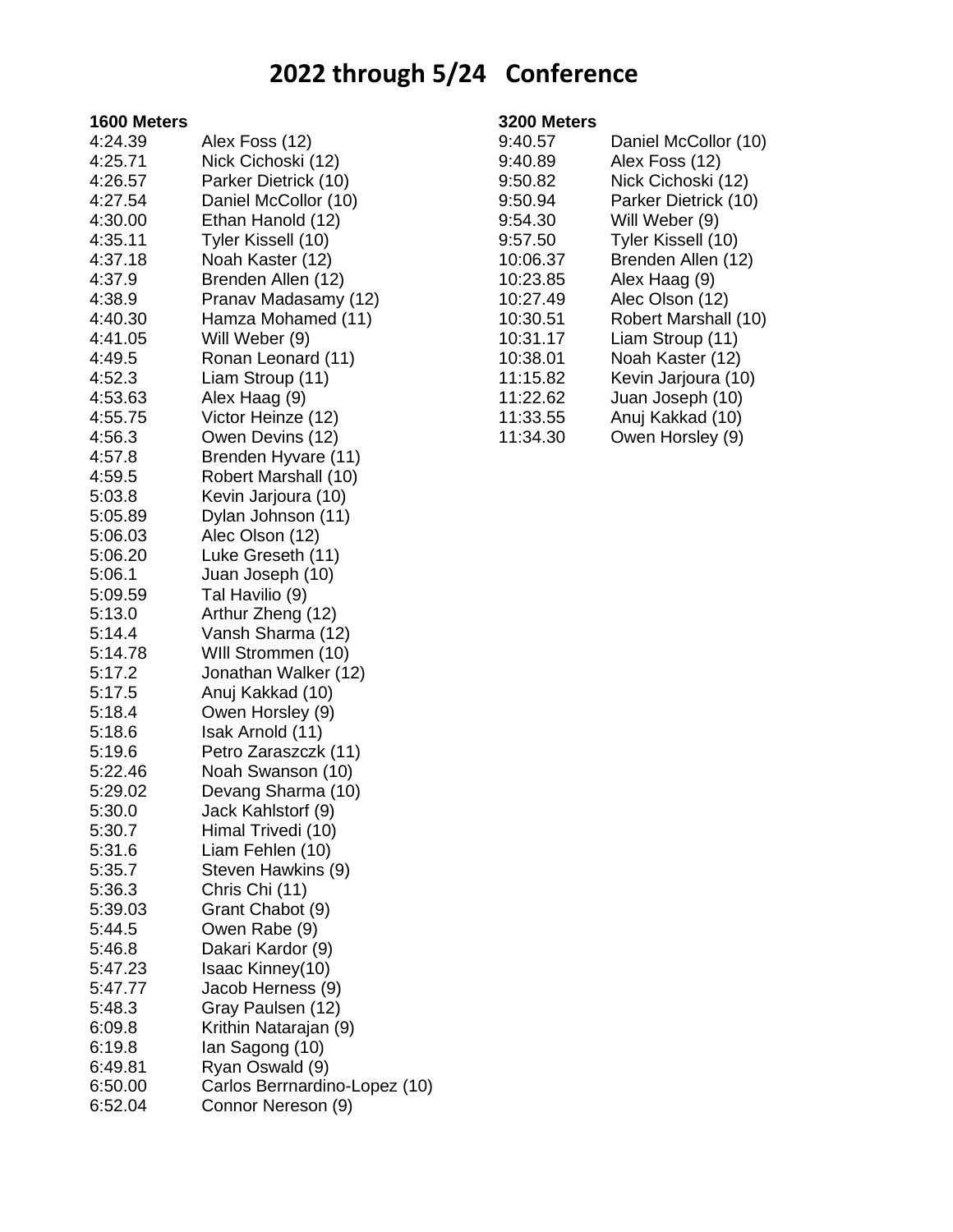# **2022 through 5/24 Conference**

|  | 800 Meters |
|--|------------|
|--|------------|

| 1:59.07          | Parker Dietrick (10)  |
|------------------|-----------------------|
| 1:59.86          | Nick Cichoski (12)    |
| 2:00.87          | Ethan Hanold (12)     |
| 2:01.4           | Hamza Mohamed (11)    |
| 2:03.19          | Luke Greseth (11)     |
| 2:03.30          | Daniel McCollor (10)  |
| 2:03.2           | Alex Foss (12)        |
| 2:04.12          | Tyler Kissell (10)    |
| 2:05.9           | Will Weber (9)        |
| 2:06.2           | Carter Olson (11)     |
| 2:06.4           | Brenden Allen (12)    |
| 2:06.8           | Matthew Adams (9)     |
| 2:06.8           | Ronan Leonard (11)    |
| 2:07.3           | Alex Williams (12)    |
| 2:07.76          | Noah Kaster (12)      |
| 2:08.9           | Dylan Johnson (11)    |
| 2:09.33          | Connor Whealy (12)    |
| 2:09.4           | Brenden Hyvare (11)   |
| 2:09.4           | Owen Devins (12)      |
| 2:10.4           | Dan Salatino (9)      |
| 2:11.6           | Pranav Madasamy (12)  |
| 2:13.8           | Liam Stroup (11)      |
| 2:14.4           | Victor Heinze (12)    |
| 2:16.5           | Juan Joseph (10)      |
| 2:17.3           | Jack Kahlstorf (9)    |
| 2:18.5           | WIII Strommen (10)    |
| 2:18.7           | Arthur Zheng (12)     |
| 2:18.9           | Robert Marshall (10)  |
| 2:20.1           | Vansh Sharma (12)     |
| 2:20.4           |                       |
|                  | Alex Haag (9)         |
| 2:20.5<br>2:20.8 | Kevin Jarjoura (10)   |
|                  | Noah Swanson (10)     |
| 2:20.9           | Alec Olson (12)       |
| 2:21.0           | Chris Chi (11)        |
| 2:21.1           | Jonathan Walker (12)  |
| 2:21.6           | Petro Zaraszczak (11) |
| 2:22.1           | Isak Arnold (11)      |
| 2:23.18          | Owen Rabe (9)         |
| 2:24.5           | Anuj Kakkad (10)      |
| 2:26.1           | Owen Horsley (9)      |
| 2:26.7           | Tal Havilio (9)       |
| 2:27.11          | Liam Fehlen (10)      |
| 2:27.2           | Bergan Wolf (10)      |
| 2:28.6           | Devang Sharma (10)    |
| 2:28.8           | Lukas Day (9)         |
| 2:29.4           | Steven Hawkins (9)    |
| 2:31.9           | Himal Trivedi (10)    |
| 2:31.9           | Owen Horsley (9)      |
| 2:32.04          | Devang Sharma (10)    |
| 2:32.9           | Isaac Kinney (10)     |

| 2:34.7  | Jacob Herness (9)             |
|---------|-------------------------------|
| 2:36.7  | Nick Orr (9)                  |
| 2:36.95 | James Caine (9)               |
| 2:36.9  | lan Sagong (10)               |
| 2:36.9  | Grant Chabot (9)              |
| 2:39.0  | Nate Blackstock (9)           |
| 2:39.60 | Dakari Kardor (9)             |
| 2:48.3  | Carlos Berrnardino-Lopez (10) |
| 2:53.64 | Ryan Oswald (9)               |
| 2:56.7  | Connor Nereson (9)            |
| 2:58.7  | Rithvik Aligireddy (10)       |
| 3:00.6  | Armaan Sahoo (10)             |
| 3:26.7  | Armaan Gupta (10)             |
| 3:30.7  | Jason Nam (10)                |
|         |                               |

### **800 M Relay Split**

| 2:00.7 | Nick Cichoski (12)   |
|--------|----------------------|
| 2:01.1 | Alex Foss (12)       |
| 2:01.9 | Hamza Mohamed (11)   |
| 2:01.9 | Luke Greseth (11)    |
| 2:02.7 | Noah Kaster (12)     |
| 2:03.6 | Ethan Hanold (12)    |
| 2:03.7 | Tyler Kissell (10)   |
| 2:03.9 | Daniel McCollor (10) |
| 2:04.0 | Parker Dietrick (10) |
| 2:04.2 | Matthew Adams (9)    |
| 2:04.7 | Pranav Madasamy (12) |
| 2:04.7 | Ronan Leonard (11)   |
| 2:05.0 | Brenden Allen (12)   |
| 2:07.5 | Will Weber (9)       |
| 2:08.1 | Alex Williams (12)   |
| 2:12.2 | Brenden Hyvare (11)  |
| 2:16.1 | Juan Joseph (10)     |
| 2:16.7 | Jack Kahlsorf (9)    |
| 2:17.0 | Dylan Johnson (11)   |
| 2:19.0 | Will Strommen (10)   |
| 2:20.3 | Kevin Jarjoura (10)  |